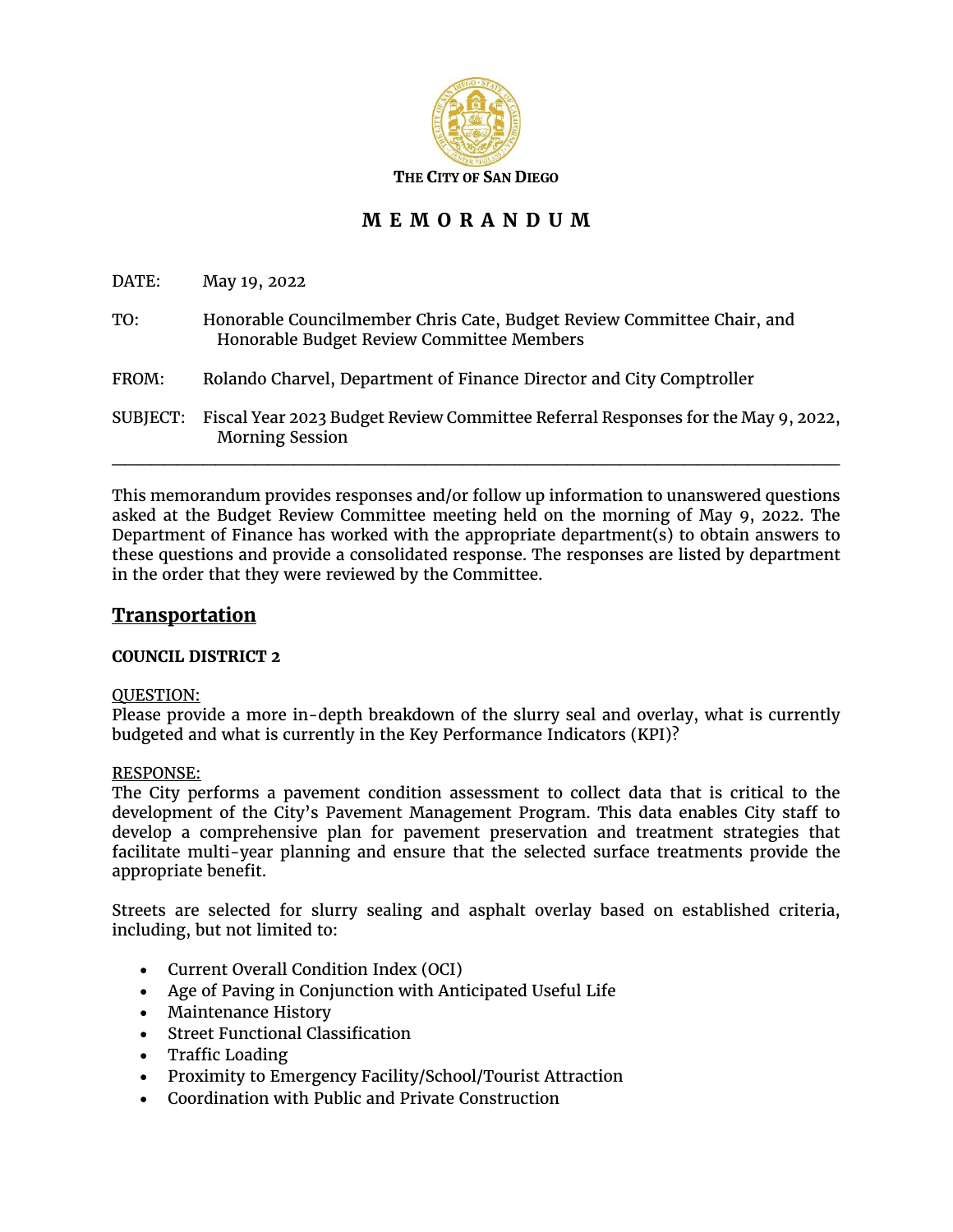Honorable Councilmember Chris Cate, Budget Review Committee Chair, and Honorable Budget Review Committee Members

May 19, 2022

For Fiscal Year 2023, the priority areas of focus for the Fiscal Year 2023 paving program will be:

- The implementation of the "Sexy Streets" paving miles
- The completion of already initiated Priority Paving Projects
- The enhanced paving projects associated with bundled Public Utility Pipeline and Undergrounding projects

The City last performed a condition assessment of the City's Street network in 2015-2016. The next assessment is scheduled to be performed in 2022-2023.

The Fiscal Year 2023 KPI target for the number of streets miles repaired or completed is 275 miles, which includes miles of slurry seal and asphalt overlay. The estimated slurry seal and overlay mileage shown in the table below represents the number of miles that will be funded in Fiscal Year 2023 but not necessarily completed. Funding for these miles comes from prioryear appropriations and new funding included in the Fiscal Year 2023 Proposed Budget. Historically, the city is resourced to complete between 200 and 250 miles of slurry seal and an average of 80 miles of overlay annually. The mileage completed may be impacted by increases to the oil index and overall construction cost increases. Any funded miles not completed in Fiscal Year 2023 will carry over into Fiscal Year 2024 for completion.

The Transportation Department also expects to repair approximately 40,000 potholes in Fiscal Year 2023 based on the number of potholes filled in prior fiscal years for each Council District and current funding included in the Fiscal Year 2023 Proposed Budget. Pothole repairs have been performed on a reactive basis, but in Fiscal Year 2023 the Department anticipates performing more proactive repairs in the summer months.

The table below depicts the estimated number of miles that will be funded (but not necessarily completed, as previously stated) for slurry seal and overlay, and the expected pothole repairs in Fiscal Year 2023 by Council District.

| FY 2023 Estimated Street Related Work |                                                  |                                           |                                            |  |  |
|---------------------------------------|--------------------------------------------------|-------------------------------------------|--------------------------------------------|--|--|
| Council<br><b>District</b>            | <b>Number of Overlay</b><br>Mileage <sup>1</sup> | <b>Number of Slurry</b><br><b>Mileage</b> | <b>Number of Pothole</b><br><b>Repairs</b> |  |  |
| $\mathbf{1}$                          | 16                                               | 44                                        | 3,300                                      |  |  |
| $\overline{2}$                        | 19                                               | 27                                        | 5,200                                      |  |  |
| 3                                     | 15                                               | 33                                        | 3,600                                      |  |  |
| 4                                     | 23                                               | 29                                        | 3,600                                      |  |  |
| 5                                     | 7                                                | 41                                        | 3,700                                      |  |  |
| 6                                     | 25                                               | 41                                        | 7,600                                      |  |  |
| 7                                     | 13                                               | 34                                        | 6,000                                      |  |  |
| 8                                     | 16                                               | 38                                        | 3,000                                      |  |  |
| 9                                     | 19                                               | 24                                        | 4,000                                      |  |  |
| <b>Total</b>                          | 153                                              | 311                                       | 40,000                                     |  |  |

<sup>1</sup>The estimated number of miles of streets with asphalt overlay includes the 54 miles for the Sexy Streets initiatives and have been provided by the Engineering and Capital Projects Department. These are planned repair miles, by Council District, to be initiated and/or completed in Fiscal Year 2023.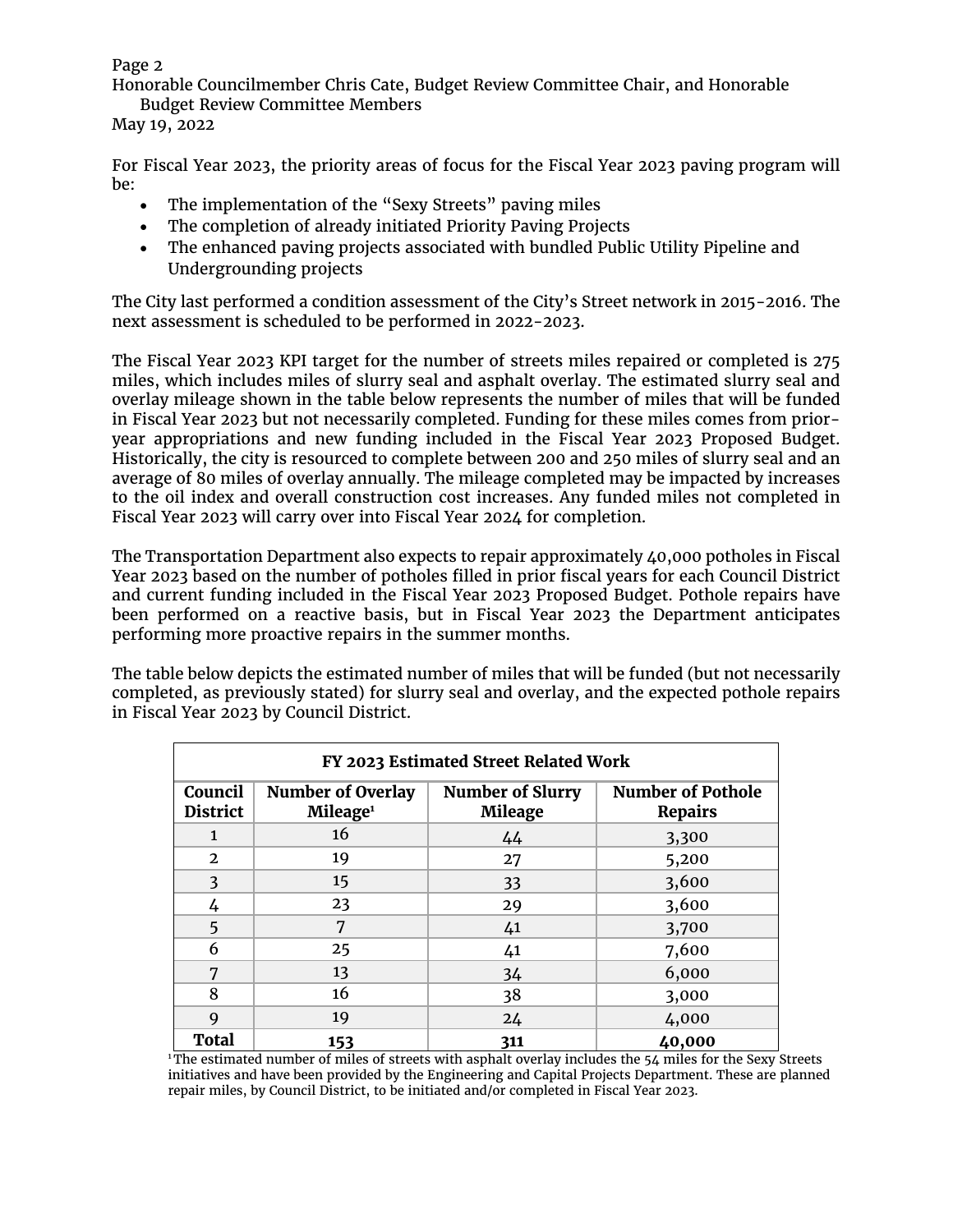Honorable Councilmember Chris Cate, Budget Review Committee Chair, and Honorable Budget Review Committee Members

May 19, 2022

## **COUNCIL DISTRICT 4**

## QUESTION:

Regarding Graffiti & Weed Abatement allocation(s), based on the request that has been received, how were the budget amounts determined and how much will be accomplished with the funding?

#### RESPONSE:

The Fiscal Year 2023 Proposed Budget for the Transportation Department (Department) includes an additional \$400,000 for weed abatement. The total budget for weed abatement in the Department is \$1.3 million in contractual expenditures. The additional budget amount was determined by estimating the cost to allow for better response to Fire Marshal brush abatement referrals and more frequent center median weed clearance cycles (estimate of 113 median miles). This also includes additional resources for proactive weed and brush removal on 85 acres of vegetated right-of-way areas, including shoulders, paper streets, and curbs and sidewalk edges to help reduce and eliminate potential fire hazards, improve access and safety to right-of-way passage, and deliver desired aesthetics standards throughout the city.

The Proposed Budget also includes an additional \$300,000 for graffiti abatement citywide. The total budget for graffiti abatement in the Department includes 9.00 FTE positions, plus \$600,000 in contractual expenditures. This total budget includes funding for both graffiti abatement on private property and in the public right-of-way. The additional funding will allow for increased abatement on private property with four  $(4)$  residential units or less. The funding will allow for an additional 150,000 square feet of abatement on private property and could lead to better response times with the additional contract capacity.

## QUESTION:

How is the City providing the graffiti abatement services more efficiently?

## RESPONSE:

The Transportation Department's (Department) Graffiti Section has been working with the Performance and Analytics Department (PandA) to implement additional controls and enhancements to track and monitor graffiti cases more effectively. The interactive map used to track cases has been updated to allow crews to view a larger number of incoming reports and identify cases within a geographic region to bundle abatement requests and route crews more efficiently. The Department has worked with PandA to identify locations that have aging cases, calling these to the attention of our Public Works Supervisors and field staff for evaluation and prioritization of locations that fall outside of targeted response times.

The Department has a Proposed Budget increase of \$300,000 to handle more private property graffiti abatement at a more efficient pace. The Department is also reviewing and analyzing the current policies for private property and commercial abatement to streamline the process and decrease average response times.

## **COUNCIL DISTRICT 5**

## QUESTION:

Could you please provide a breakdown of how many potholes, slurry seal, and miles of overlay are contemplated for funding in the Fiscal Year 2023 budget for each district?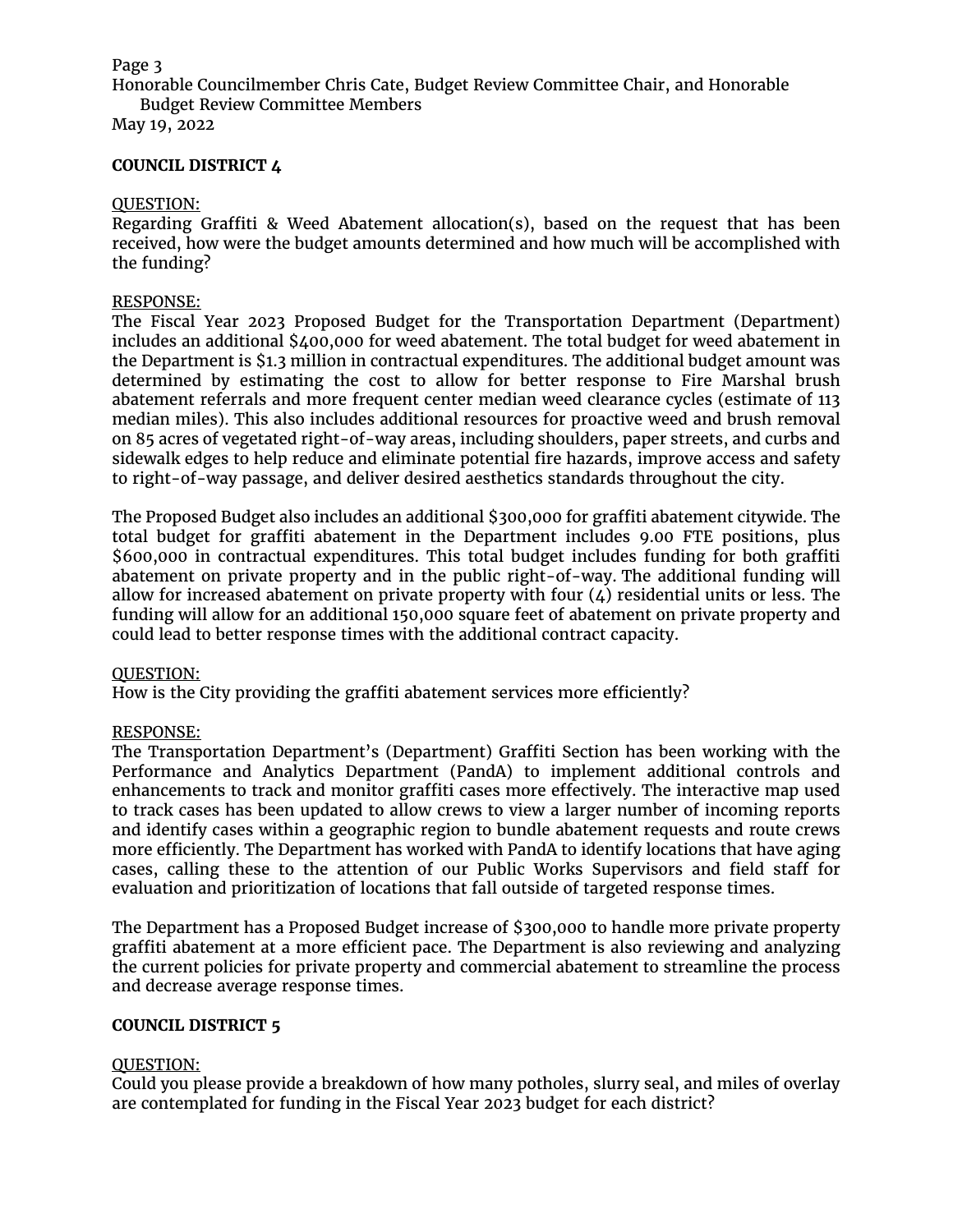Honorable Councilmember Chris Cate, Budget Review Committee Chair, and Honorable Budget Review Committee Members

May 19, 2022

## RESPONSE:

The response to this question is included in the response to Question 1 under Council District 2.

## **COUNCIL DISTRICT 7**

## QUESTION:

How much funding is anticipated to be used on the ADA backlog for Fiscal Year 2023?

## RESPONSE:

The Fiscal Year 2023 Proposed CIP Budget for the Transportation Department includes \$3.0 million in additional funding dedicated to citywide ADA curb ramp improvements in the Sidewalk Repair and Reconstruction Annual Allocation (AIK00003).

#### **COUNCIL DISTRICT 8**

#### QUESTION:

What are the specific costs per Council District for graffiti abatement?

## RESPONSE:

The Fiscal Year 2023 Proposed Budget includes an additional \$300,000 for graffiti abatement citywide. The additional funding will allow for increased abatement on private property with four  $(4)$  residential units or less. The total budget for graffiti abatement in the Transportation Department includes 9.00 FTEs, and \$600,000 in contractual expenditures. This total budget includes funding for both graffiti abatement on private property and in the public right-ofway. The volume of abatement performed in each Council District varies from year to year as abatement is request driven.

The following table displays the number of abatements performed in Fiscal Year 2022 and in each Council District through March 2022.

| <b>Council District</b> | <b>Number of Public</b><br>Right-of-Way<br><b>Abatements</b> | <b>Number of Private</b><br><b>Property</b><br><b>Abatements</b> |
|-------------------------|--------------------------------------------------------------|------------------------------------------------------------------|
| 01                      | 401                                                          | 17                                                               |
| 02                      | 2,402                                                        | 85                                                               |
| 03                      | 4,127                                                        | 104                                                              |
| 04                      | 974                                                          | 325                                                              |
| 05                      | 172                                                          | 7                                                                |
| 06                      | 346                                                          | 104                                                              |
| 07                      | 913                                                          | 23                                                               |
| 08                      | 1,281                                                        | 383                                                              |
| 09                      | 1,874                                                        | 769                                                              |
| <b>Total</b>            | 12,490                                                       | 1,817                                                            |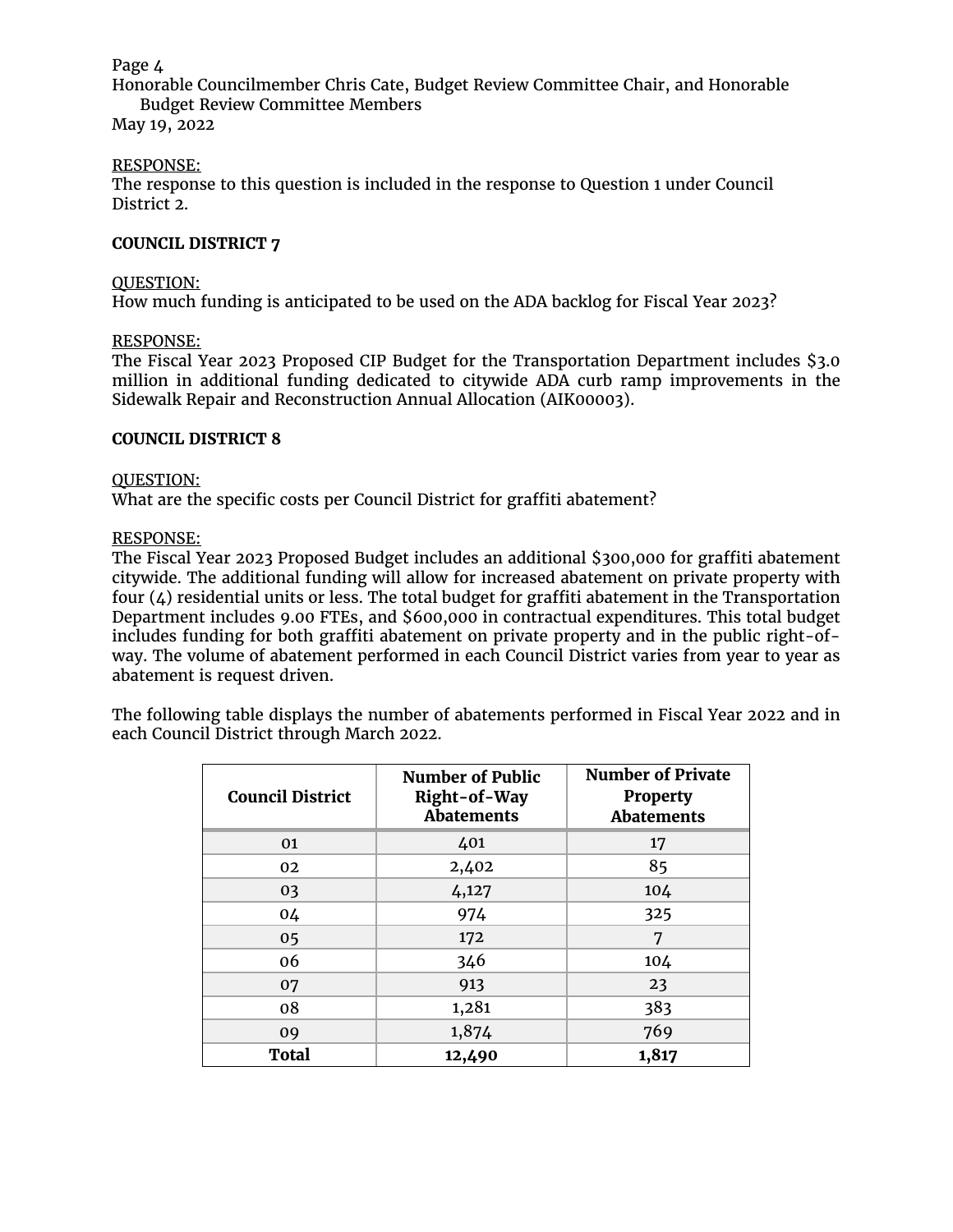Honorable Councilmember Chris Cate, Budget Review Committee Chair, and Honorable Budget Review Committee Members

May 19, 2022

## QUESTION:

A recent report on graffiti abatement at the Public Safety & Livable Neighborhoods (PS&LN) Committee, showed that the average response time for public property graffiti abatement is 21 days in District 8, but only five (5) days for District 7. What is the cause of this and does the department have a plan to fix this problem?

## RESPONSE:

The longer response times to abate graffiti on public property in Council District 8 had been due, in part, to a higher presence of homeless encampments in the areas along Imperial Ave., Commercial Ave., and Barrio Logan/ Chicano Park. There were multiple areas that took a significantly longer time to abate, due to the large volume of needed abatement in the areas of Barrio Logan, Logan Heights, and portions of South Bay.

Currently, approximately 90% of graffiti abatement requests in Council District 8 have been responded to within 10 days. The Transportation Department (Department) is evaluating options, including coordinating with other departments to mitigate the impact that homeless encampments in hot spot areas are having on these longer response times. The Department is also reviewing and analyzing the current policies for private property and commercial abatement to streamline the process and decrease average response times.

## QUESTION:

Will the additional \$300,000 proposed for graffiti abatement in the Fiscal Year 2023 budget reduce this disparity?

## RESPONSE:

Currently, Council District 8 response times are meeting the citywide average target of 10 days to abate graffiti in the right-of-way. The additional funding will allow for increased abatement on private property with four  $(4)$  residential units or less and could—subject to process improvements—lead to better response times for abatement on private property with four  $(4)$ residential units or less.

## QUESTION:

What additional resources are needed to make graffiti abatement response times in District 8 communities at least the same as the rest of the city and what are the specific costs of those resources and staff?

## RESPONSE:

In addition to the process improvements in which the Transportation Department (Department) is currently working, staffing and equipment is needed to improve upon the average 10-day right-of-way response time. The current right-of-way graffiti abatement team is comprised of 8.00 FTE positions. For context, doubling the number of staff to 16.00 FTE positions will allow the Department to respond to service requests within an estimated timeframe of five (5) days or less.

Additional Code Enforcement Officer positions and equipment are required to improve upon the response time of over 70 days to abate graffiti on commercial property; however, response times are dependent on the commercial property owner abating the graffiti once put on notice.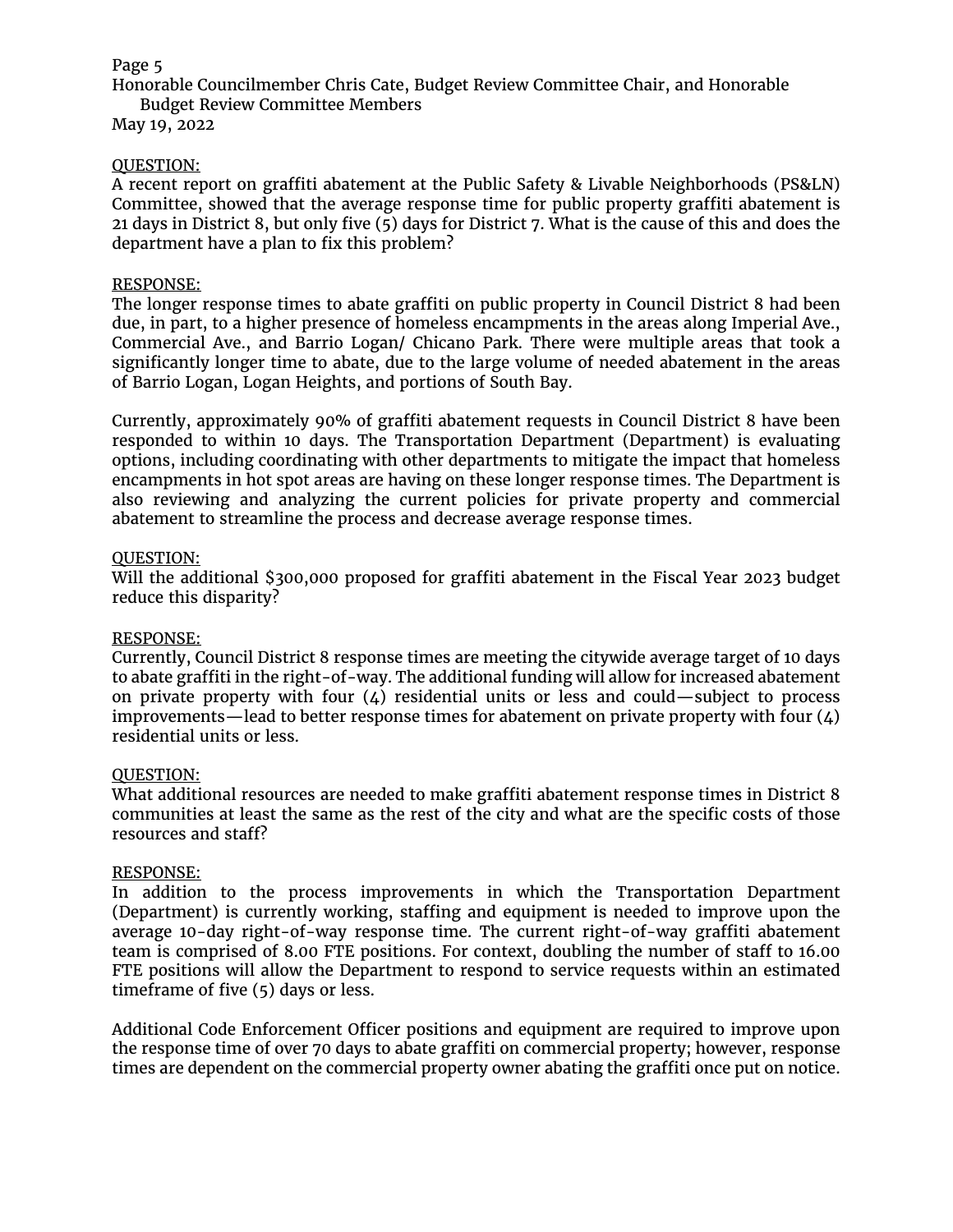Honorable Councilmember Chris Cate, Budget Review Committee Chair, and Honorable Budget Review Committee Members

May 19, 2022

## QUESTION:

Last year, \$250,000 in funding was provided to begin preliminary work on an unimproved street located on South Bancroft Street in Stockton. What is the status of work on that project and does the Transportation Department plan on beginning work to bring any of the identified unimproved streets or alleys up to city standards as part of the Fiscal Year 2023 budget?

## RESPONSE:

The preliminary engineering analysis for the work on the unimproved street located on South Bancroft St. in the Stockton area is still underway and a report is expected to be completed in about one month. The preliminary report includes a field assessment of the site conditions, which in turn will develop the scope needed for the road improvement.

Please note, there are no dedicated funds in the Fiscal Year 2023 Proposed Budget for unimproved streets or alleys. The responsibility to improve the road belongs to the adjacent property owners. Once a public street or alley is improved to current standards, the City will maintain it to the same standard as other streets within the improved street network, given available funding. The City does provide minor pavement repair for unimproved roads and alleys, such as pothole repair and patching of impassable, hazardous conditions, to make them passable for vehicular traffic.

Property owners who are interested in improving an unimproved street or alley are encouraged to consider financing small public improvement projects through the public improvement permit process.

The Development Services Department website [\(www.sandiego.gov/development-services\)](http://www.sandiego.gov/development-services) contains guidelines, forms, and templates associated with this process.

Other more complex routes for financing improvements include the formation of an assessment district to finance certain public improvements; however, assessment district financing for a smaller improvement project such as street and alley paving may not be feasible due to the required costs.

## QUESTION:

The average number of working days to repair a streetlight that has been reported is 175 working days. The department goal was to get it done in 100 days. What is the department doing within the Fiscal Year 2023 budget to increase the number of streetlights repaired and reduce the amount of time it takes to get the broken ones reported by residents repaired?

## RESPONSE:

The Transportation Department (Department) continues to optimize streetlight repair operations by prioritizing work based on criteria such as residential density, traffic volume, and areas with a high concentration of outages. This prioritization has resulted in some efficiencies, as demonstrated by the Department's ability to reduce the backlog of service request repair cases to slightly under 5,000 since implementing the new strategy. The Department is also piloting tamper-proof electrical covers to combat wire theft and illegal electrical taps, investing in streetlight fault locators for more efficient repairs, and continuing recruitment efforts to fill five (5) vacant Electrician positions.